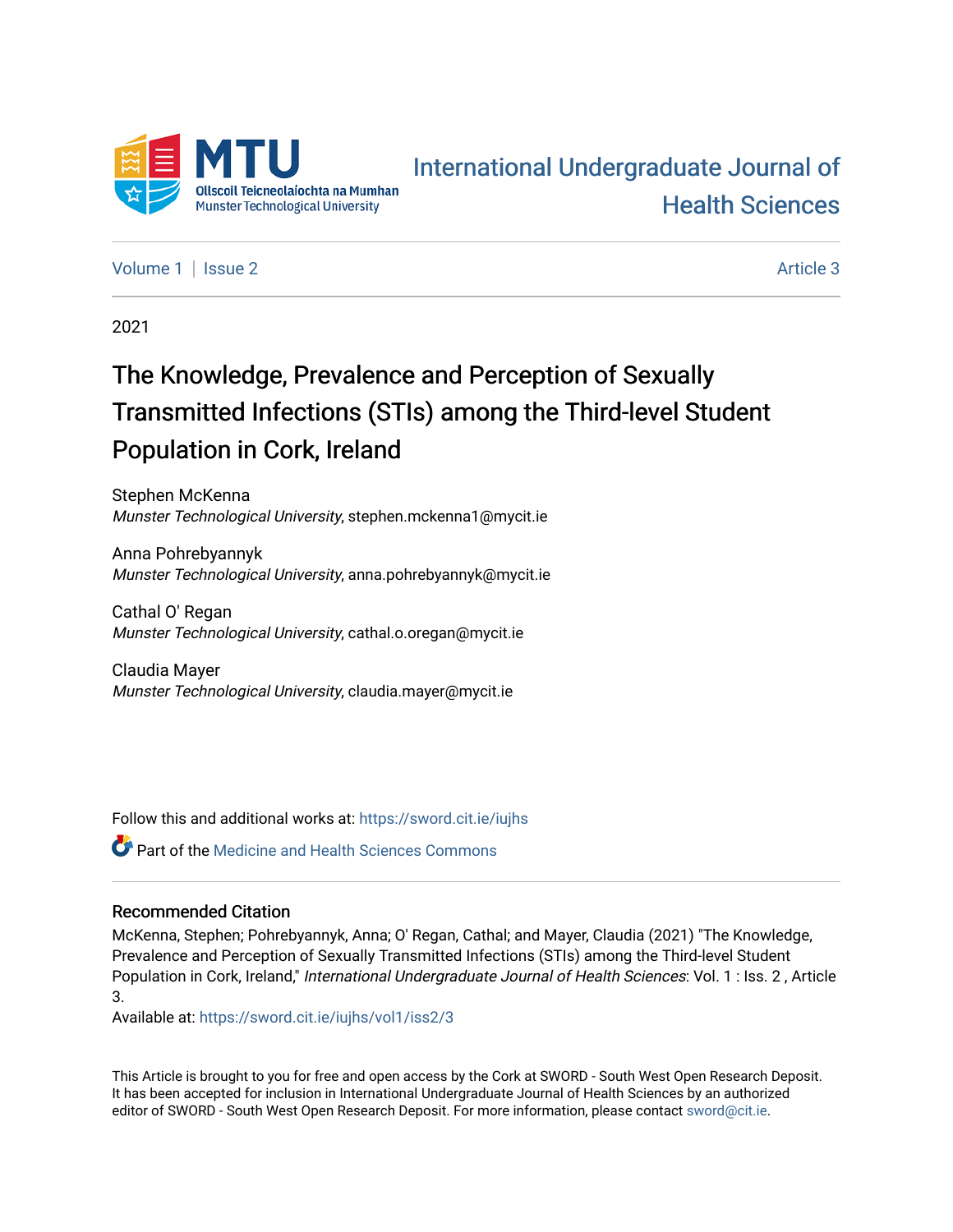# The Knowledge, Prevalence and Perception of Sexually Transmitted Infections (STIs) among the Third-level Student Population in Cork, Ireland

# Cover Page Footnote

We would like to thank Dr Annmarie Burns, MTU and Dr Brigid Lucey, MTU for their guidance and intellectual support offered in constructing this paper and survey. We would also like to thank Dr Sean Lacey, MTU for his assistance in statistical analysis of the results obtained from the survey. No funding was received for this research study. Address correspondence to Stephen McKenna (stevemckenna2010@gmail.com).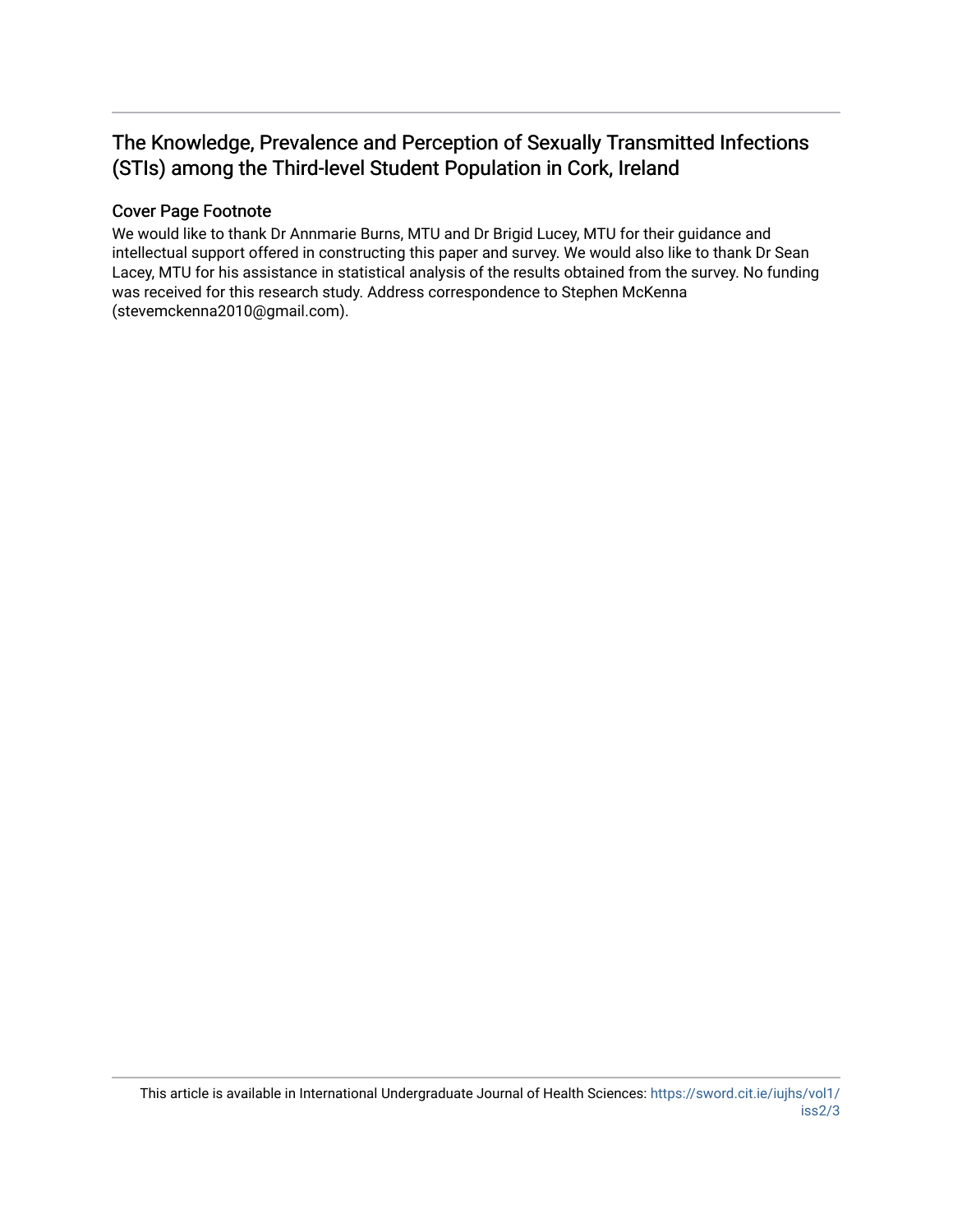# **The Knowledge, Prevalence and Perception of Sexually Transmitted Infections (STIs) among the Third-level Student Population in Cork, Ireland**

#### **Stephen McKenna\*, Anna Pohrebyannyk\*, Cathal O'Regan\*, Claudia Mayer\***

\*Department of Biological Sciences, Munster Technological University, Bishopstown, Cork, Ireland.

#### **ABSTRACT**

**Background:** Sexually transmitted infections (STIs) are transmitted through sexual contact with an infected person and these infections are capable of causing health problems such as infertility. In Ireland, the majority of STIs have been on the increase since the early 2000s, particularly among young people aged 15-24 years old.

**Aims:** The aims of this study were to investigate the knowledge, prevalence and perception of thirdlevel students in Cork, Ireland regarding STIs.

**Methodology:** The survey created using Google Forms™ was distributed to registered students of University College Cork (UCC) and Munster Technological University, Cork (MTU). The questions were constructed based on similar surveys included in peer-reviewed papers. Ethical approval was received prior to commencing this survey. The collected data was statistically analysed via Microsoft Excel.

**Results:** A total of 709 anonymous, valid and voluntary responses were collected. Eighty-five percent of respondents had received sexual health education at secondary school. Of 709 respondents, 673 (94.9%) believed that unprotected sexual activity could lead to acquiring STIs. Over half (56.1%) of sexually active respondents were unaware of free STI testing available on both university campuses.

**Conclusion:** The majority of third-level students felt that their sexual health education was limited. The respondents lacked ample knowledge on the topic of STIs and were incapable of correctly answering all of the survey's questions.

#### **INTRODUCTION**

Sexually transmitted infections (STIs), as defined by the Health Service Executive (HSE) (n.d.), are infections passed on through sexual contact with someone who is infected. As reported by the Word Health Organisation (WHO), more than thirty different bacteria, parasites and viruses are known to be transmitted through sexual contact, the majority of which cause asymptomatic infection (WHO 2019). Furthermore, female and male reproductive tract morbidities such as infertility are attributable to untreated STIs (Tsevat *et al.,* 2017). Chlamydia and gonorrhoea are the most common STIs in Ireland, both of which can cause infertility if left untreated (HPSC 2021).

In Ireland, there has been a trending increase in STI notification rates for chlamydia, gonorrhoea and genital herpes since the early 2000s (HSPC 2019). Young people under 25 years of age constitute a significant proportion of new STI diagnoses and are an area of focus when it comes to reducing STI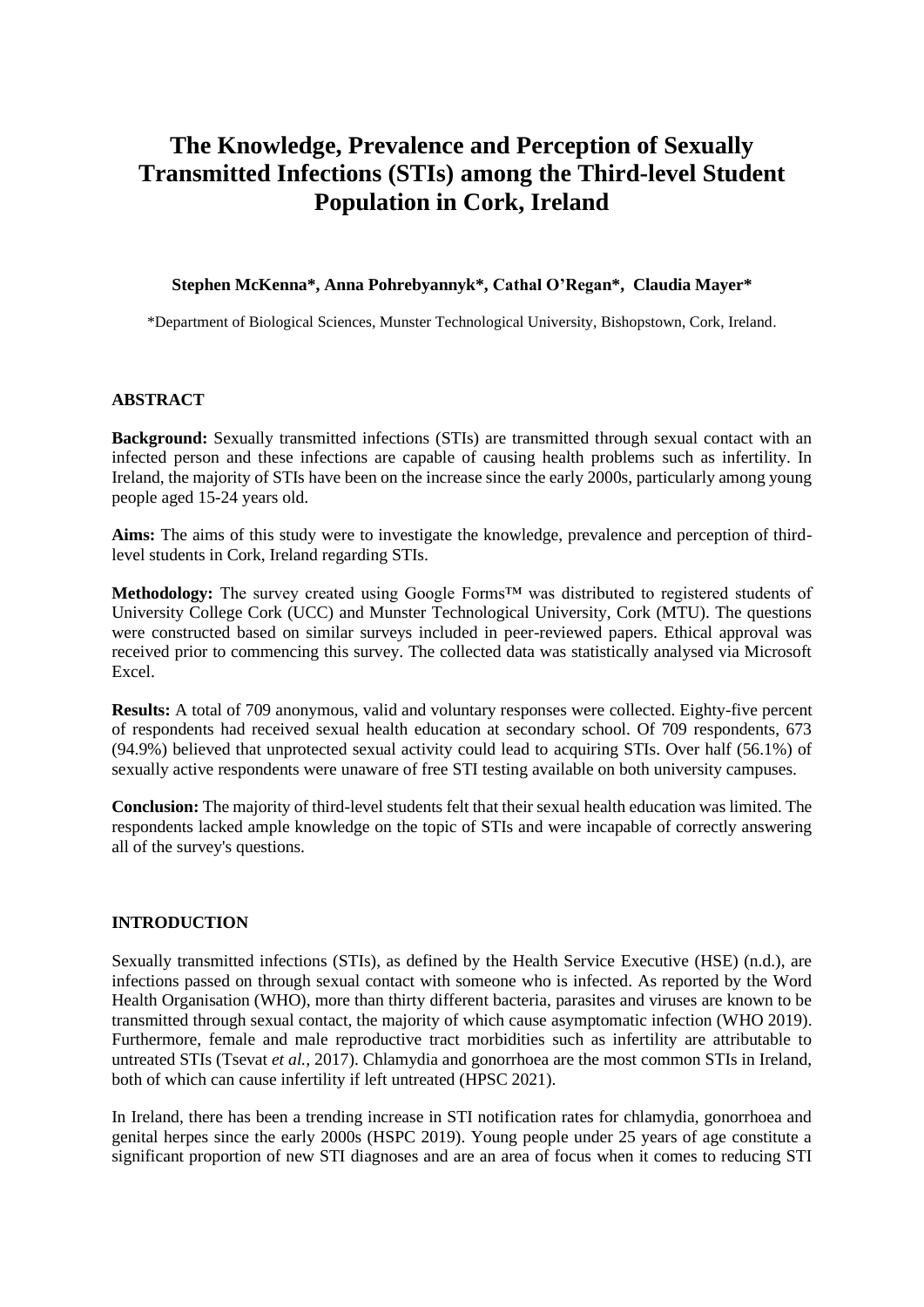transmission (Department of Health and Healthy Ireland 2019). According to a UNESCO study (2015), comprehensive sexual health education has the ability to contribute to the reduction of STIs.

Furthermore, a study conducted by Lally *et al.,* (2015) concluded that young people in Ireland possess insufficient knowledge on the prevention, transmission and treatments of STIs. Our study sought to investigate the knowledge, prevalence and perception of third-level students in Cork, Ireland regarding STIs. There was an additional focus on whether or not the knowledge of students had improved since the publication of Lally *et al's*., report from 2015.

# **METHODOLOGY**

# **Study Design**

Peer-reviewed papers, such as Lally *et al.*, (2015), were consulted to assist in the construction of the survey. Google Forms<sup>™</sup> administration software was applied in creating the survey. The survey contained a total of twenty-five questions. Closed and open-ended questions relating to participant demographics, sexual activity and knowledge of sexually transmitted infections (STIs) were asked. The Likert scale was applied where appropriate within the survey as a means of psychometric analysis of the respondents on certain issues relating to STIs.

A focus group study was conducted whereby the survey was distributed to twenty-four third-level students of Munster Technological University (MTU) and University College Cork (UCC). The suggestions obtained from this focus group study were incorporated into the final survey. The comments and responses were not included in the final findings.

#### **Ethics**

Ethical approval had been sought and received from the coordinators of the BIOL8024: Research and Professionalism module who acted on behalf of the MTU Research Ethics Committee (REC). The nature of participation was voluntary and informed consent was obtained from participants at the beginning of the survey. Responses were anonymous and kept confidential. Acquired data was downloaded and stored on password-protected electronic devices only accessible to the authors of this paper. The data will be deleted within five years.

# **Survey Population**

Students of UCC and MTU were chosen as the target population for this study. These are the two largest third-level institutions in Cork, Ireland, which ensured that a large proportion of third-level students in County Cork would be reached. It was estimated that approximately 22,500 students received the survey via email. Students from Post Leaving Certificate (PLC) colleges in Cork were excluded as there was no point of contact in these colleges to enable distribution of the survey.

# **Survey Distribution and Implementation**

The finalised survey was distributed via UCC's survey service, [surveys@ucc.ucc.ie](mailto:surveys@ucc.ucc.ie) to registered and subscribed students of University College Cork, Ireland on 2 March 2021. The survey was made available to registered students of MTU, Cork to complete through academic staff who forwarded the survey to their class groups. The survey was also shared with several undergraduate class representatives from different College Departments of UCC who were asked to distribute the survey to their class group-chats via WhatsApp, Snapchat and Facebook Messenger. Informed consent was sought from participants at the beginning of the survey and those who did not consent had their responses invalidated. Anonymous and confidential responses were submitted. The survey was closed on 21 March 2021.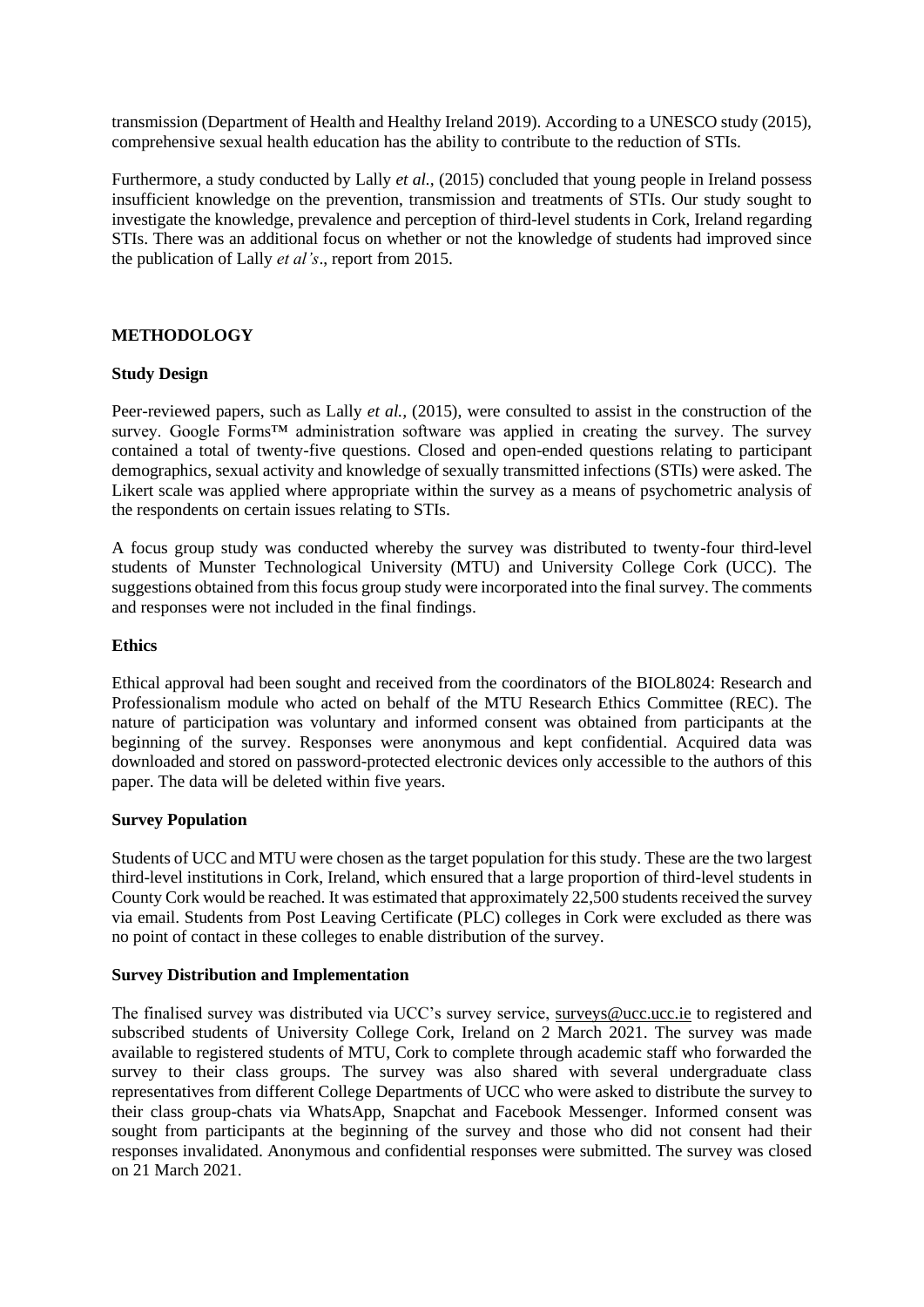#### **Data Analysis**

Participant responses were analysed using Google Forms<sup>™</sup> and the responses automatically recorded in the attached Google Sheets. The responses in Google Sheets were downloaded in a format accessible to Microsoft Excel which was subsequently used for statistical analysis. In Microsoft Excel, the collected data was analysed using the "Analysis Toolpak" add-in under the "Data" tab. By using this feature, pivot tables, frequency tables and pivot charts were constructed. Close-ended questions were displayed in figures and tables using the graph function in Excel for clear presentation of results. Openended questions were analysed by reading through the answers individually to find similarities and were discussed in-text.

# **RESULTS**

# **Respondent Demographics**

The survey was completed by 713 respondents of which 4 responses were invalidated as the participants either did not consent to their participation in the survey or did not answer questions appropriately and thus were excluded from analysis,. Of the 709 valid responses, 489 (69.0%) were female, 205 (28.9%) were male, 13 (1.8%) were non-binary, and the remaining 2 (0.3%) responses did not indicate their gender. A total of 606 (85.5%) respondents were within the ages of 18-24 years old, 49 (6.9%) were aged 25-29 years old, and 54 (7.6%) were older than 30 years old. Students in Science, Engineering and Food Science represented the largest portion of respondents, at 223 (31.5%) students. Two hundred and three (28.6%) students were in Arts, Celtic Studies and Social Sciences, 150 (21.2%) students were in Medicine and Health, 114 (16.1%) students were in Business and Law, with the remaining 19 (2.7%) students in Education. All respondents were registered students of UCC or MTU, Cork. Five hundred and fifteen of the 709 respondents (72.6%) indicated that they were sexually active.

# **Sexual Health Knowledge**

The large majority (85%) of respondents had received sexual health education at secondary school or in some other form. Furthermore 529 (87.3%) students aged 18-24 years old, and 42 (85.7%) students aged 25-29 years old had received sex education compared to only 32 (59.3%) students aged over 30 years old. Of those who had received sexual health education 456 (75.6%) felt they had an average to very poor understanding of STIs, while only 147 (24.4%) respondents felt they had very good or good knowledge regarding STIs.

In Figure 1 are the seven options presented to the participants, from which they were asked to identify which activities can transmit STIs. Vaginal sex, anal sex, oral sex, sharing sex toys, kissing and skinto-skin contact were the options provided that are capable of transmitting STIs, while use of shared bathrooms was an activity through which they could not acquire an STI. Of the 709 respondents, 707 (99.7%) could identify at least one activity through which STIs are transmitted. However, only 106 (15%) respondents correctly identified all activities through which someone can acquire an STI.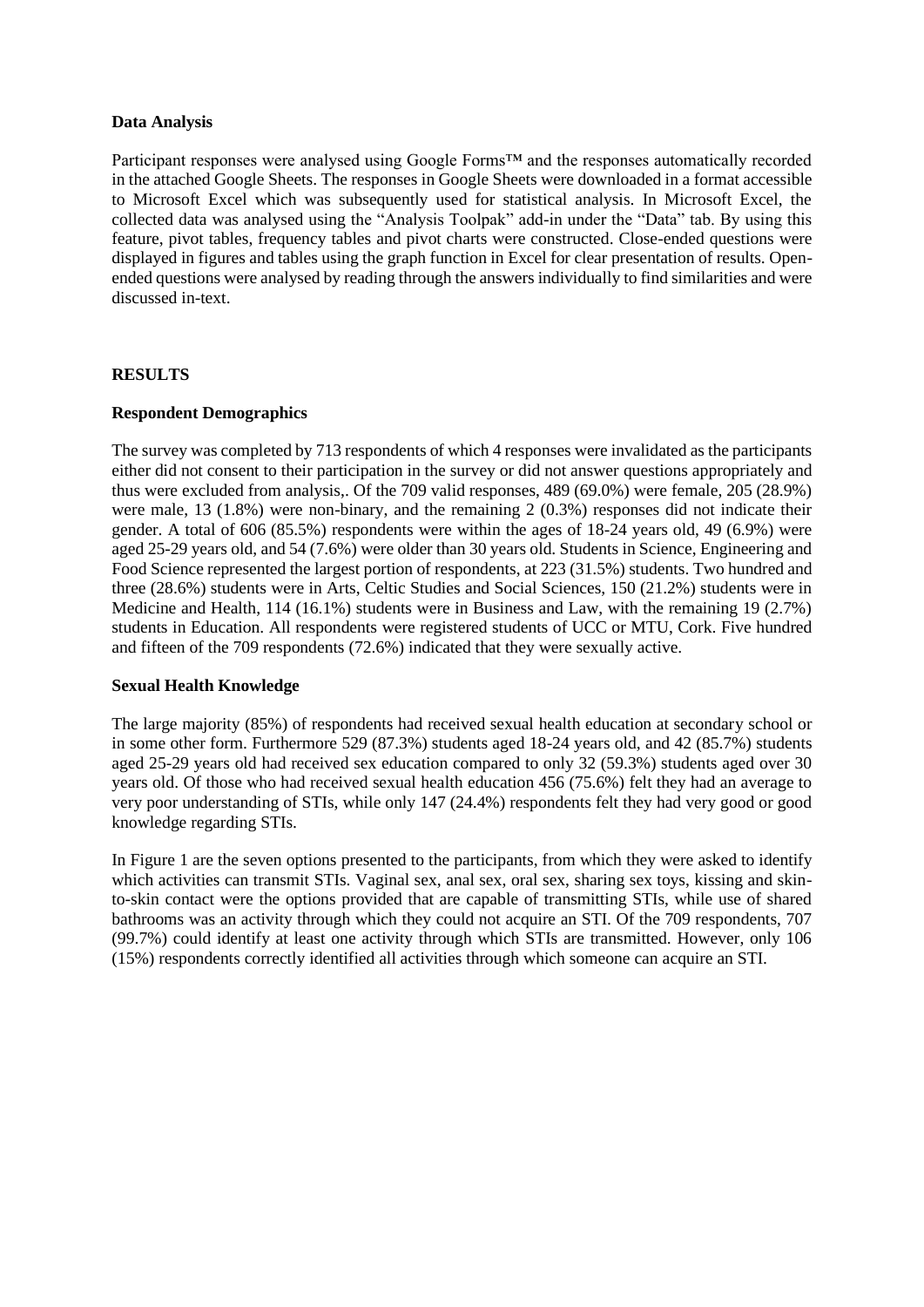

**Figure 1: Suggested STI transmitting activities and the percentage of respondents that believed these activities were capable of transmission.**

When asked to choose methods that prevent transmission of STIs, 675 (95.2%) respondents chose condoms, 550 (77.6%) chose abstinence, 310 (43.7%) chose dental dams, 164 (23.1%) chose vaccination and 159 (22.4%) chose pre-exposure prophylaxis (PrEP). Thirty-six (5.1%) respondents incorrectly identified the oral contraceptive pill, IUD/Implant or tubal ligation/vasectomy as a method to prevent transmission.

Figure 2 highlights the responses from the 709 participants relating to which STIs they think can be treated with antibiotics. Only 198 (27.93%) could correctly identify the three STIs in the list which have antibiotic treatments. Six hundred and thirty-five (89.56%) of the respondents chose a combination of STIs in which at least one is treatable by antibiotics and 34 (4.8%) believed that HIV was an STI which could be treated by antibiotics. Seventy (46.6%) Medicine and Health Science students correctly identified the three STIs treated with antibiotics, while less than 27% in the other University Departments correctly identified the three STIs treated with antibiotics.



**Figure 2: The percentage of respondents who thought STIs could be treated with antibiotics.**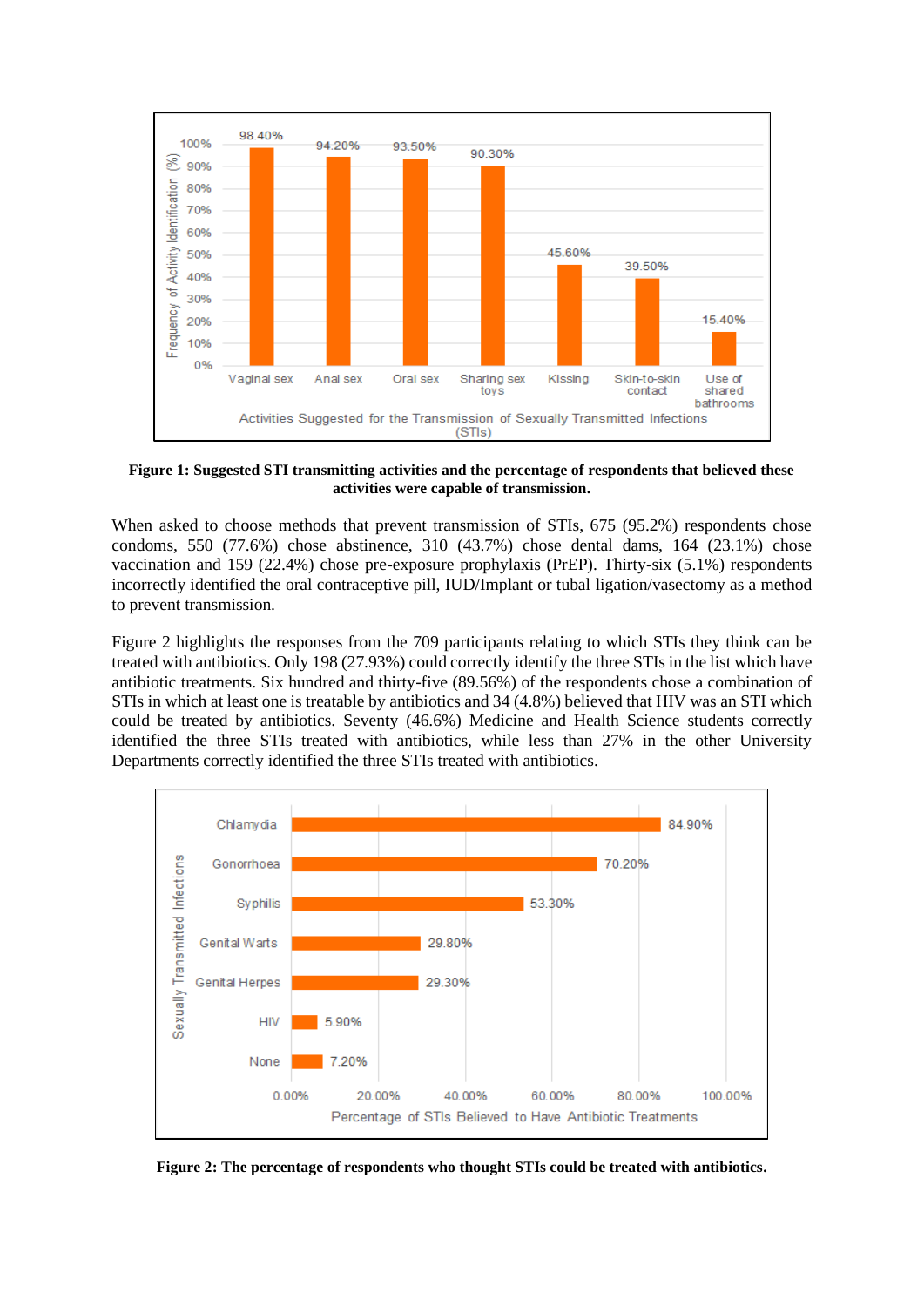Following this, 125 (17.6%) of those asked correctly identified all the STIs which are manageable but have no cures and are lifelong. Six hundred and sixty-one (93.2%) respondents of the 709 who answered the question asking whether STIs always produce symptoms correctly identified that symptoms are not always present.

Of the 515 sexually active respondents, 289 (56.1%) were not aware of free STI testing on the university campuses. Only 226 (43.9%) of the sexually active students were aware of free STI testing on both campuses.

# **Prevalence of Sexually Transmitted Infections (STIs)**

Of the 709 respondents, 243 (34.3%) at one point had an STI test. Furthermore, 224 (43.5%) sexually active respondents seek STI tests, while only 19 (9.8%) sexually inactive respondents would. As displayed in figure 3, of the 243 respondents who had an STI test, 76 (31.3%) had been diagnosed with one or more STIs. The majority of respondents had been diagnosed with chlamydia (59.2%). This was followed by genital herpes (21.1%) and genital warts (14.5%). Five respondents (6.6%) indicated other reported STIs such as human papillomavirus (HPV), molluscum contagiosum, pubic lice and trichomoniasis. The incidence of STIs among the total population of 709 respondents is 10.7%.



#### **Figure 3: The number of reported sexually transmitted infections (STIs) among the respondents who had positively tested for one or more STIs**

Four hundred and eighty (93.2%) sexually active respondents admitted to having used contraceptives of some type when sexually active. Where these respondents could choose more than one option, of 480 responses this was mainly to prevent pregnancy (91.7%), to prevent STIs (48.8%), for medical reasons (9.4%), or at the request of a partner (5.4%).

Where sexually active respondents used contraceptives of one form, condoms followed by the oral contraceptive pill were most common. These were followed by contraceptive implants and the withdrawal method. Where a combination of contraceptives were used by respondents, condoms and the oral contraceptive pill were most popular, with 91 of 480 respondents using both forms.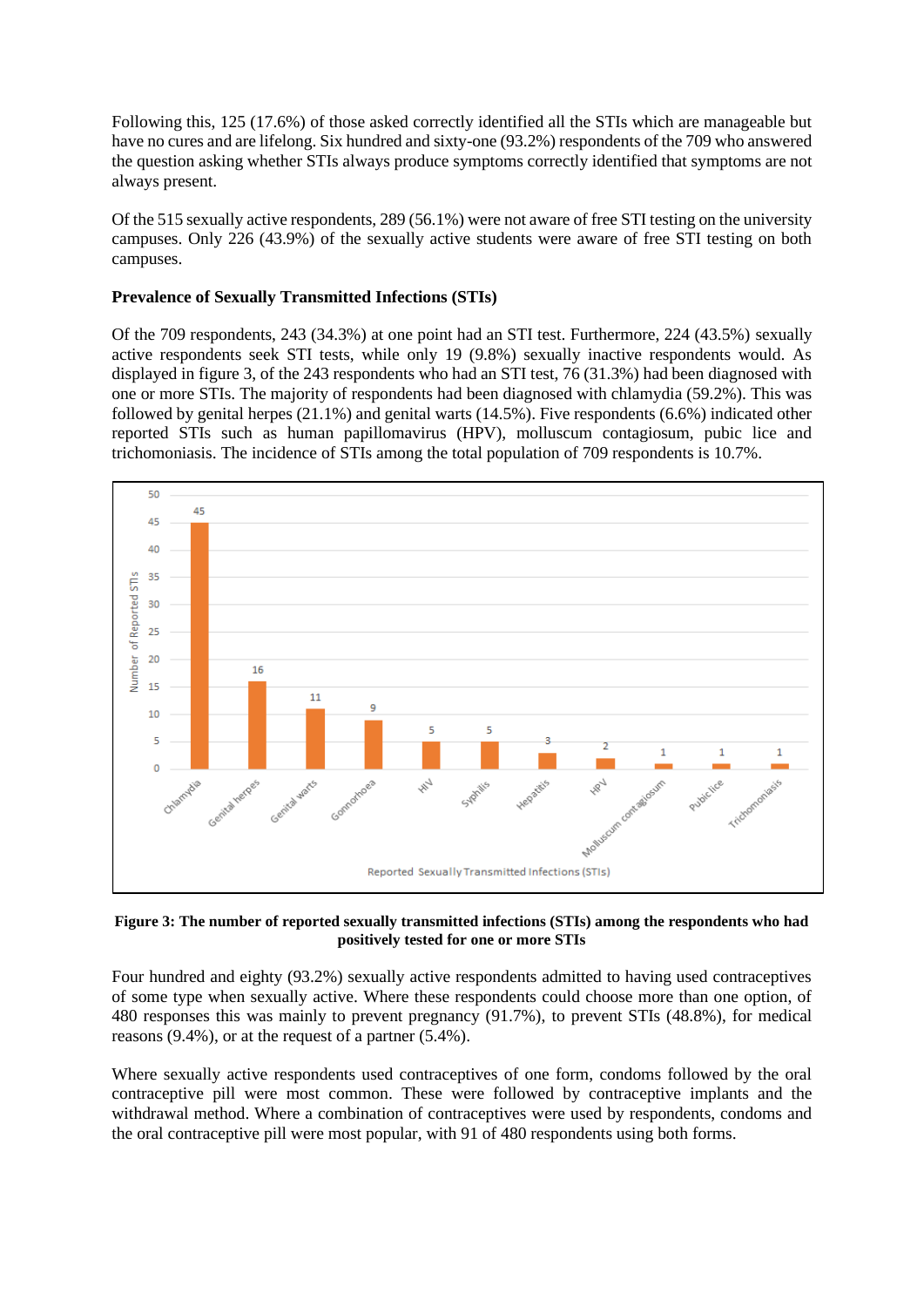Six hundred and seventy-three (94.9%) of 709 respondents believed that unprotected sexual activity could lead to the contraction of STIs. The majority (60.4%) of the 515 sexually active respondents would always, frequently or sometimes discuss their sexual health status with sexual partners.

# **Perception of STIs**

When asked where the respondents acquired their information on STIs, a wide variety of responses were obtained, the most prevalent answer being the internet, of which 574 respondents (81%) chose as a method of acquiring information on STIs. Of the 709 respondents, 109 of them (15.4%) chose the internet as their sole source of acquiring information. Other popular responses included friends (46.3%), school sex education (46.1%), healthcare professionals (34.1%), books/magazines (18.6%) and family (12%). Other, less common sources disclosed included TV programmes, college course content, scientific journals and by experience.

When the respondents were asked about STI testing, 389 (57%) would seek an STI test upon experiencing symptoms with 149 of respondents stating this as their sole reason for seeking an STI test. Two hundred and sixty-four (38.7%) respondents would seek an STI test after changing a sexual partner. Other responses as summarised in figure 4 included after engaging in unprotected sex (35.7%), regular check-ups (24.8%) and after each sexual encounter (3.8%). Thirty-seven respondents (5.4%) disclosed they would never seek an STI test.



**Figure 4: Percentage of respondents and reasons for seeking an STI test.**

# **DISCUSSION**

The current study was inspired by a previous investigation conducted by Lally *et al.,* (2015) into female and male Irish university students' awareness and knowledge of sexual health and STIs. According to McBride *et al.,* (2010), the median age of Irish women's first sexual encounter is 18 and Irish men's first sexual encounter is 17, which suggests a significant proportion have not yet engaged in sexual behaviour when entering third-level education. This emphasises the importance of assessing whether third-level students are equipped with adequate knowledge to practice safe sex.

The majority of respondents (85%) had received sexual health education in secondary school, with one interesting finding being that 87.3% of students aged 18-24 years old had received sexual health education compared to 59.3% of students older than 30 years old. Overall, the percentage of people who received sexual health education in secondary school has increased from 74.2% in 2015 to 85% in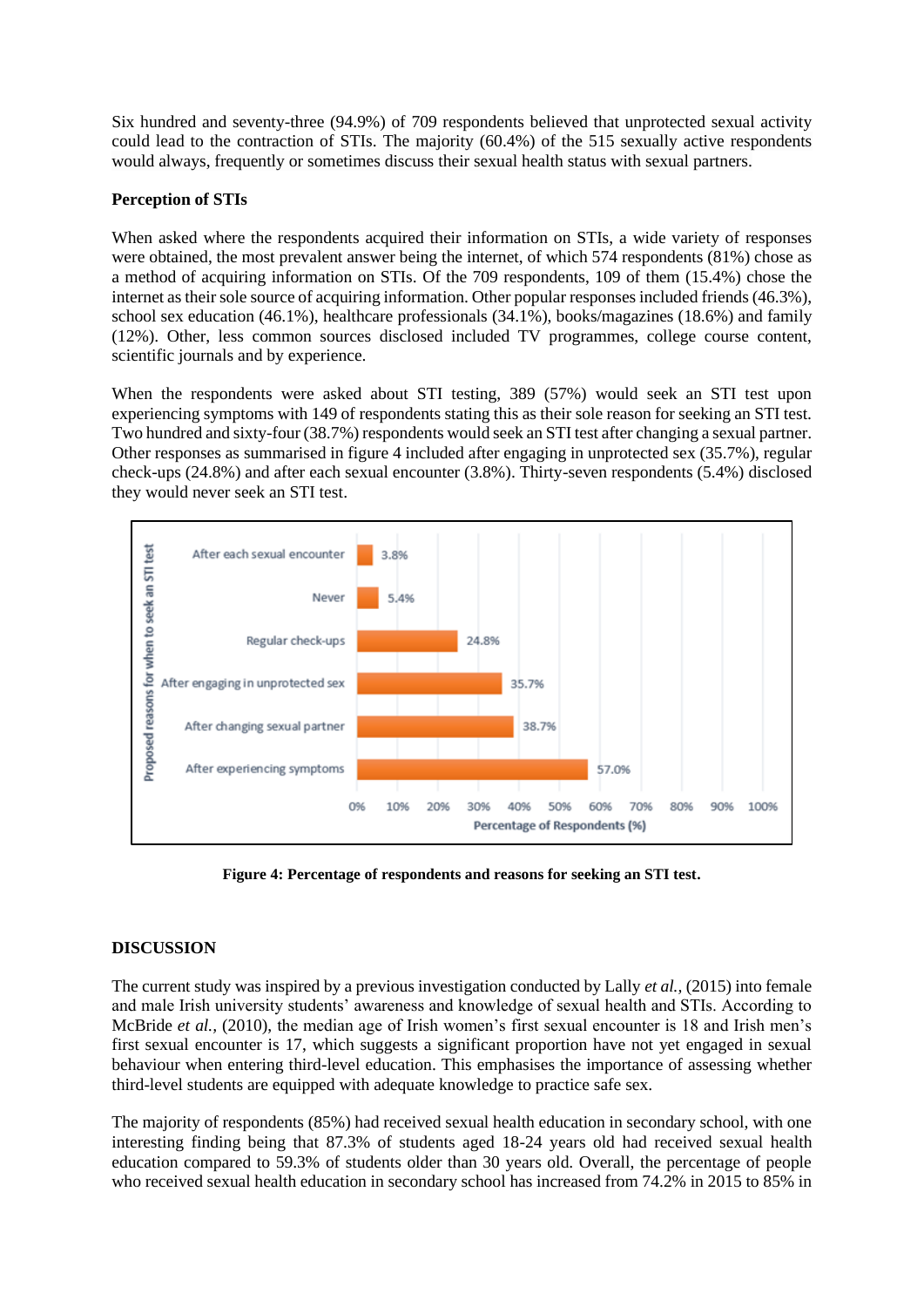2021 (Lally *et al*., 2015). During the same period there was increased recognition of condoms as being preventative against STI acquisition . A possible explanation for the disparity in education between younger and older students may be the publishing of the relationship and sexuality education (RSE) Framework in 2000 and 2011 (Keating *et al.,* 2018). However, the effective implementation of RSE at second-level education varies among secondary schools (Keating *et al.,* 2018).

The quality of the education received varied among the respondents, with most students (75.6%) who received sexual health education at secondary school level feeling their education was only average or below when it came to an understanding of STIs. This finding highlighted the students' recognition of their lack of knowledge regarding STIs, which is reflected in the incidence of STIs in this study being 10.7% and is relatively consistent with the 10.3% reported in a previous study of university students in Ireland (Lally *et al.,* 2015). Students' descriptions of their education detailed the lack of depth, an emphasis on reproduction, and an absence of LGBTQ+ topics. In fact, this education did not reflect young people's priorities with them seeking information from the internet on sexual pleasure, STIs, communication skills with partners, and pregnancy (McCarthy *et al.,* 2012). This suggests a failure of secondary school sexual health education to not only meet the priorities of students but to also provide a comprehensive education regarding STIs.

Fact-based questions surrounding treatment of STIs were asked to assess how much third-level students knew about common and circulating STIs. Only 198 (27.93%) could correctly identify the three STIs in the list which have antibiotic treatments. This highlighted that the majority of students are unaware of the treatment options for common STIs. Six hundred and thirty-five (89.6%) students could however identify at least one antibiotic treatable STI, with chlamydia being chosen the most frequently (84.9%). Medicine and Health Science students were the most likely to correctly identify which three STIs are treated with antibiotics, with 70 (46.6%) choosing correctly compared to less than 27% in the other University Departments. This finding is consistent with a previous study involving the STI knowledge of students aged 17-20 in Pulau Pinang, Malaysia, which found that science students were more knowledgeable on the topic of STIs than Arts Department students (Anwar *et al.,* 2010). This finding was expected as students in Medical and Health Science courses are taught about STIs and potential treatments as part of their field of study, while other University Departments are not.

To further test their knowledge on STIs, the respondents were asked which STIs from a list were manageable but not curable. Six hundred and eighty-six respondents could correctly choose at least one STI from the list which fit these criteria, however only 17.6% could correctly identify all three, suggesting that most respondents were not fully aware of the life-long consequences of common STIs in Ireland. The questions asked throughout the study were chosen to assess how much knowledge thirdlevel students have regarding STIs. This study revealed that the majority of students do not have a substantial amount of sexual health and STI knowledge. This finding is worrying as the information regarding which STIs are the most prevalent, their symptoms and treatments are imperative in controlling STIs (HSE, 2018).

It was determined that 515 (72.6%) participants of 709 were sexually active with 480 of those using contraceptives of some form. The primary reason for contraceptive use by the majority of respondents was for avoiding inadvertent pregnancy rather than for the prevention of STIs. However, when asked, the majority of total respondents believed that unprotected sex could result in an STI. According to the HSE's 'Your Guide to Sexually Transmitted Infections (STIs)' (n.d.), barrier methods such as condoms, including female internal condoms and male external condoms, can reduce the risk of contracting STIs significantly when correctly applied. Moreover, the Centres for Disease Control and Prevention (CDC) states that while hormonal or long-acting reversible methods and sterilisation are effective at avoiding conception, they neither prevent nor protect from STIs during sexual activities (CDC 2020). However, when asked which contraceptive methods can reduce STI contraction and transmission, only 36 (5.1%) of total respondents answered incorrectly by choosing the oral contraceptive pill, implanted contraceptive and/or tubal ligation/vasectomy. This demonstrates that respondents are aware of which contraceptives do not reduce the risk of acquiring STIs.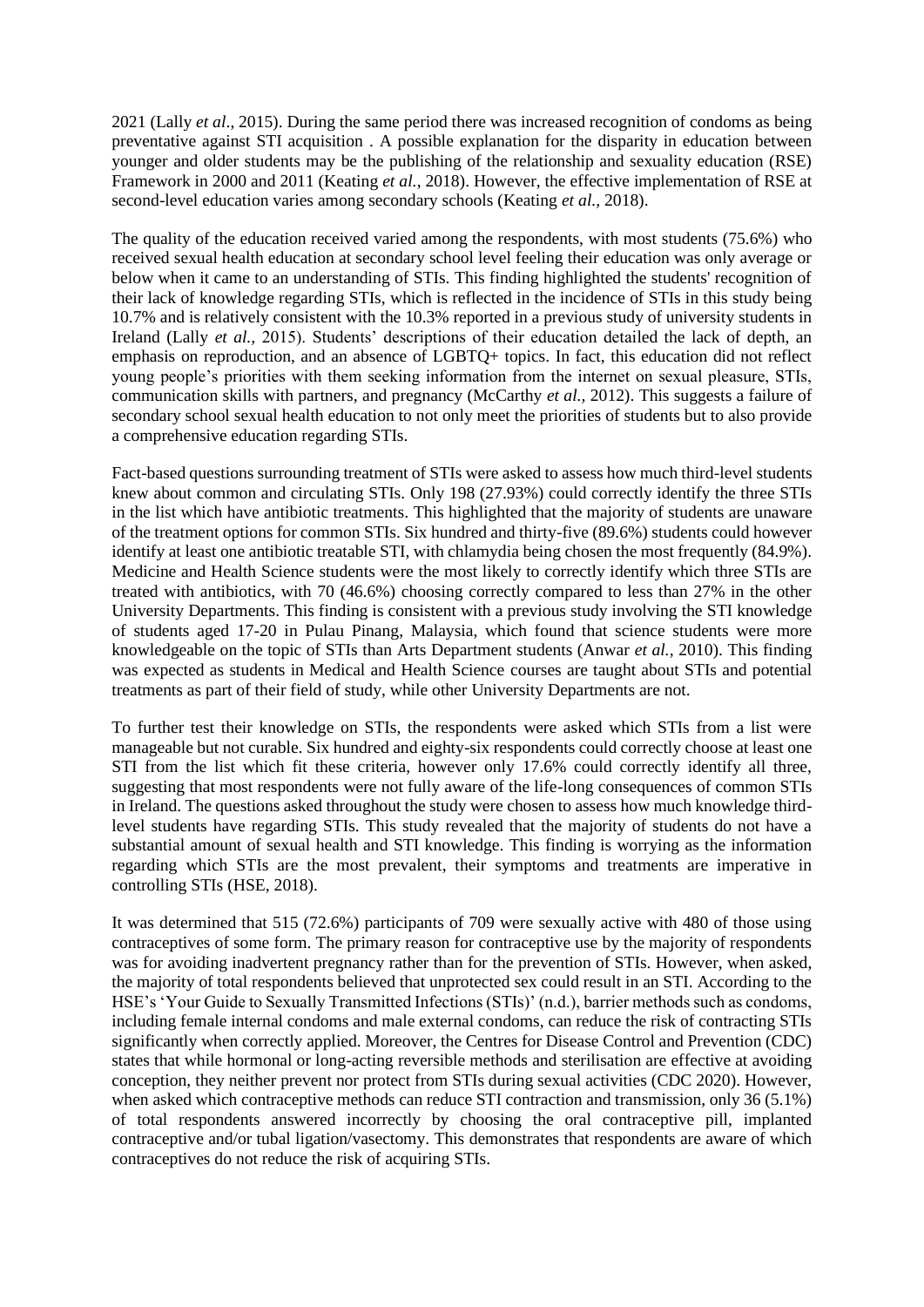To investigate the prevalence of STIs among third-level students, participants were asked whether they had an STI test at some point in the past, in which only 224 (43.5%) of 515 sexually active respondents had one. This implies that the majority of respondents who are sexually active do not seek STI tests. However, when asked whether respondents discuss their sexual health status with sexual partners, the majority (60.4%) of the 515 sexually active respondents would always, frequently or sometimes do so.

Chlamydia, genital herpes, genital warts and/or gonorrhoea were commonly reported in those who had positively tested for one or more STIs following a test. This finding was similar to the Health Protection Surveillance Centre's annual report on STIs in Ireland from 2020 where chlamydia was reported as the most common STI (HPSC 2021). However, where genital herpes was the second most reported STI in this study, it was gonorrhoea that was the second most reported nationally in 2020 (HPSC 2021). It seems that although the majority of third-level students are aware of STIs and take the necessary precautions to prevent contraction and transmission, the burden of STIs falls most heavily on young people, with people less than 30 years of age accounting for 63.4% of new STI diagnoses in 2020 (HPSC 2021).

Another important but worrying finding was that over half (56.1%) of sexually active respondents were not aware of free STI testing available on both campuses. This finding was discouraging and highlighted the need for improved advertising on campuses in relation to their free STI testing services. When asked what would encourage students to avail of STI testing, most respondents suggested that the stigma associated with STIs needed to be reduced. This is consistent with a previous investigation carried out in 2020 by Vaughan *et al.,* in which a qualitative study was conducted on the experiences of stigma in healthcare settings by people living with HIV in Ireland.

This study highlighted the overall poor perception that third-level students in Cork have on STIs. The large majority of respondents admitted using the internet and/or their peers as sources of information for STIs. This can lead to false information about STIs as the internet is not always a reliable source of information. Only a minority (34.1%) of respondents disclosed acquiring their information from healthcare professionals. These results reflect those of Lally *et al.,* (2015) in which it was reported that the majority of respondents seek their sexual health information from the internet followed by their peers and subsequently healthcare professionals at only 31% of respondents.

Of 661 respondents that think a person infected with an STI does not always show signs and/or symptoms, 149 of them said they would only seek an STI test upon experiencing symptoms. There are similarities between the attitudes expressed by these respondents in this study and those described by Balfe and Brugha (2009) in which many respondents delayed seeking testing. Reasons outlined by Balfe and Brugha included respondents' concerns about stigma and that they would be judged by healthcare professionals, and also feelings of vulnerability.

# **LIMITATIONS**

These findings may be somewhat limited in their representation of the third-level student population in Cork, Ireland as 709 responses do not fully represent the entire student population of over 37,000 students in Cork City (MTU 2021; UCC 2021).

# **CONCLUSION**

The sexual health education that the respondents received throughout their lives was insufficient, and as a consequence of this, they had an inadequate amount of knowledge on the topic of STIs. Although there have been better efforts made in educating students at second-level over recent years, the incidence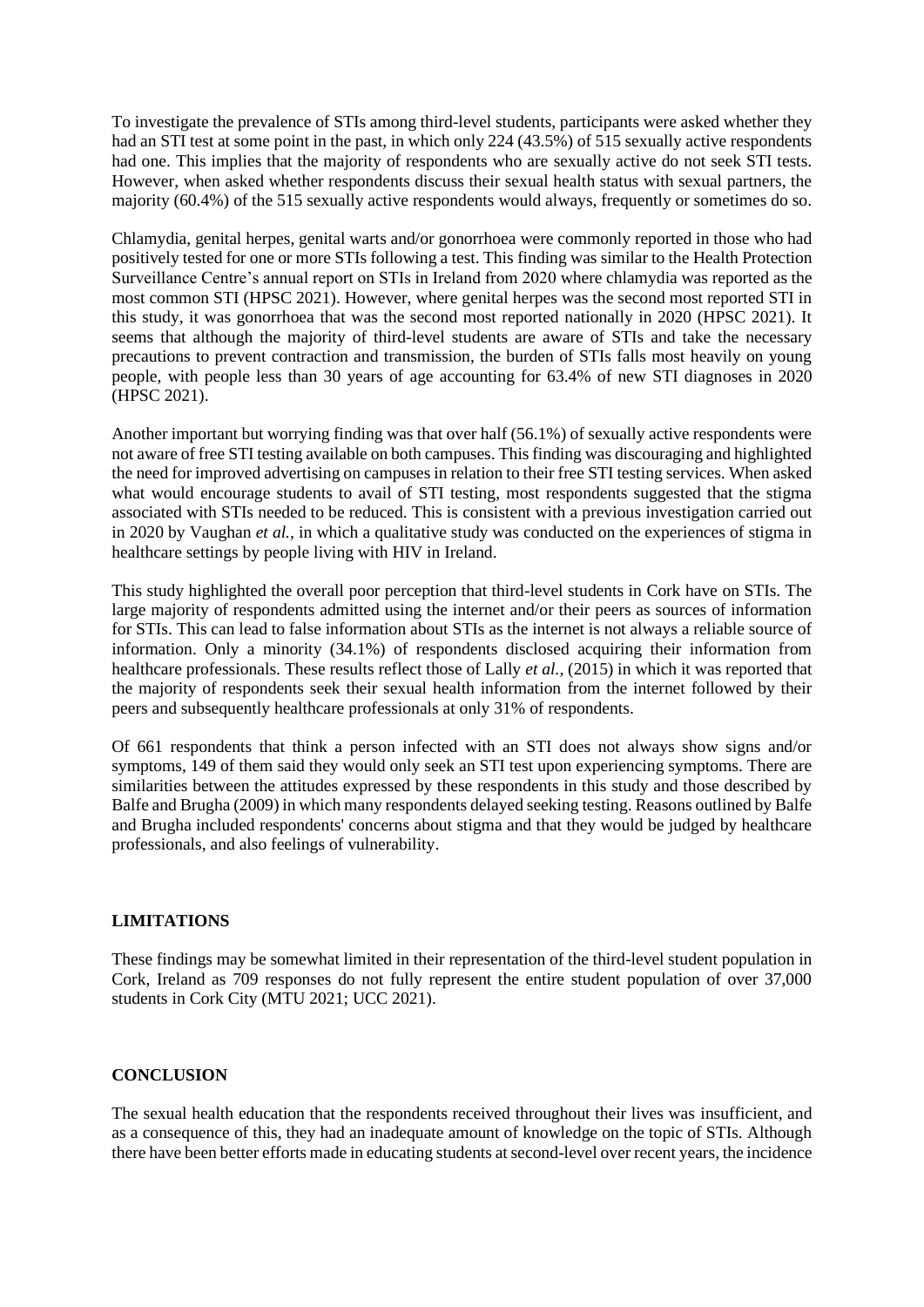of STIs among third-level students remains relatively high. This merits further investigation as to the failed implementation of knowledge by third-level students.

Further work should focus on investigating the knowledge of STIs nationally across Ireland in the thirdlevel student population. Third-level institutions in Cork have an opportunity to encourage and improve awareness of students about STIs and the available resources, such as through increased availability of sexual health workshops.

# **ACKNOWLEDGEMENTS**

We would like to thank Dr Annmarie Burns, MTU and Dr Brigid Lucey, MTU for their guidance and intellectual support offered in constructing this paper and survey. We would also like to thank Dr Sean Lacey, MTU for his assistance in statistical analysis of the results obtained from the survey.

**Corresponding author:** Stephen McKenna (stevemckenna2010@gmail.com)

#### **REFERENCES**

Anwar, M., Sulaiman, S.A.S., Ahmadi, K., and Khan, T.M. (2010) 'Awareness of school students on sexually transmitted infections (STIs) and their sexual behavior: a cross-sectional study conducted in Pulau Pinang, Malaysia', *BMC Public Health*, 10, 47, available:<https://doi.org/10.1186/1471-2458-10-47>

Balfe, M. and Brugha, R. (2009) 'What prompts young adults in Ireland to attend health services for STI testing?', *BMC Public Health,* 9, 311, available:<https://doi.org/10.1186/1471-2458-9-311>

Department of Health and Healthy Ireland (2019) *National Sexual Health Strategy*, gov.ie, available <https://www.gov.ie/en/policy-information/8feae9-national-sexual-health-strategy/> [accessed 09 May 2021].

Health Protection Surveillance Centre (2021) *Statutory Notifications of HIV and STIs reported in Ireland via the Computerised Infectious Disease Reporting (CIDR) system*, available: [https://www.hpsc.ie/a](https://www.hpsc.ie/a-z/sexuallytransmittedinfections/publications/stireports/2020reports/Weekly%20HIV%20&%20STI%20report%20Week%2053%202020.pdf)[z/sexuallytransmittedinfections/publications/stireports/2020reports/Weekly%20HIV%20&%20STI%20report%](https://www.hpsc.ie/a-z/sexuallytransmittedinfections/publications/stireports/2020reports/Weekly%20HIV%20&%20STI%20report%20Week%2053%202020.pdf) [20Week%2053%202020.pdf](https://www.hpsc.ie/a-z/sexuallytransmittedinfections/publications/stireports/2020reports/Weekly%20HIV%20&%20STI%20report%20Week%2053%202020.pdf) [accessed 22 Apr 2021].

Health Protection Surveillance Centre (2019) *Sexually Transmitted Infections (STIs) among Young People in Ireland, 2018 (Slideset)*, Dublin, HPSC, available: [https://www.hpsc.ie/a](https://www.hpsc.ie/a-z/sexuallytransmittedinfections/publications/stireports/)[z/sexuallytransmittedinfections/publications/stireports/](https://www.hpsc.ie/a-z/sexuallytransmittedinfections/publications/stireports/) [accessed 25 Apr 2021].

Health Service Executive (n.d.) *Sexually Transmitted Infections*, available: <https://www.sexualwellbeing.ie/sexual-health/sexually-transmitted-infections/> [accessed 26 Apr 2021].

Keating, S., Morgan, M. and Collins, B. (2018) *Relationships and Sexuality Education (RSE) in Primary and Post-Primary Irish Schools*, ncca.ie, available: [https://ncca.ie/media/3781/relationships-and-sexuality-education](https://ncca.ie/media/3781/relationships-and-sexuality-education-rse-in-primary-and-post-primary-irish-schools-a-research-paper.pdf)[rse-in-primary-and-post-primary-irish-schools-a-research-paper.pdf](https://ncca.ie/media/3781/relationships-and-sexuality-education-rse-in-primary-and-post-primary-irish-schools-a-research-paper.pdf) [accessed 18 Apr 2021].

Lally, K., Nathan-V, Y., Dunne, S., McGrath, D., Cullen, W., Meagher, D., Coffey and J., Dunne, C. (2015) 'Awareness of sexually transmitted infection and protection methods among university students in Ireland', *Irish Journal of Medical Sciences*, 184, 135–142, available:<https://doi.org/10.1007/s11845-014-1073-8>

McBride, O., Morgan, K. and McGee, H. (2010) *Irish Contraception and Crisis Pregnancy Study 2010 (ICCP-2010) A Survey of the General Population,* sexualwellbeing.ie, available: [https://www.sexualwellbeing.ie/for](https://www.sexualwellbeing.ie/for-professionals/research/research-reports/iccp-2010_report.pdf)[professionals/research/research-reports/iccp-2010\\_report.pdf](https://www.sexualwellbeing.ie/for-professionals/research/research-reports/iccp-2010_report.pdf) [accessed 25 Apr 2021].